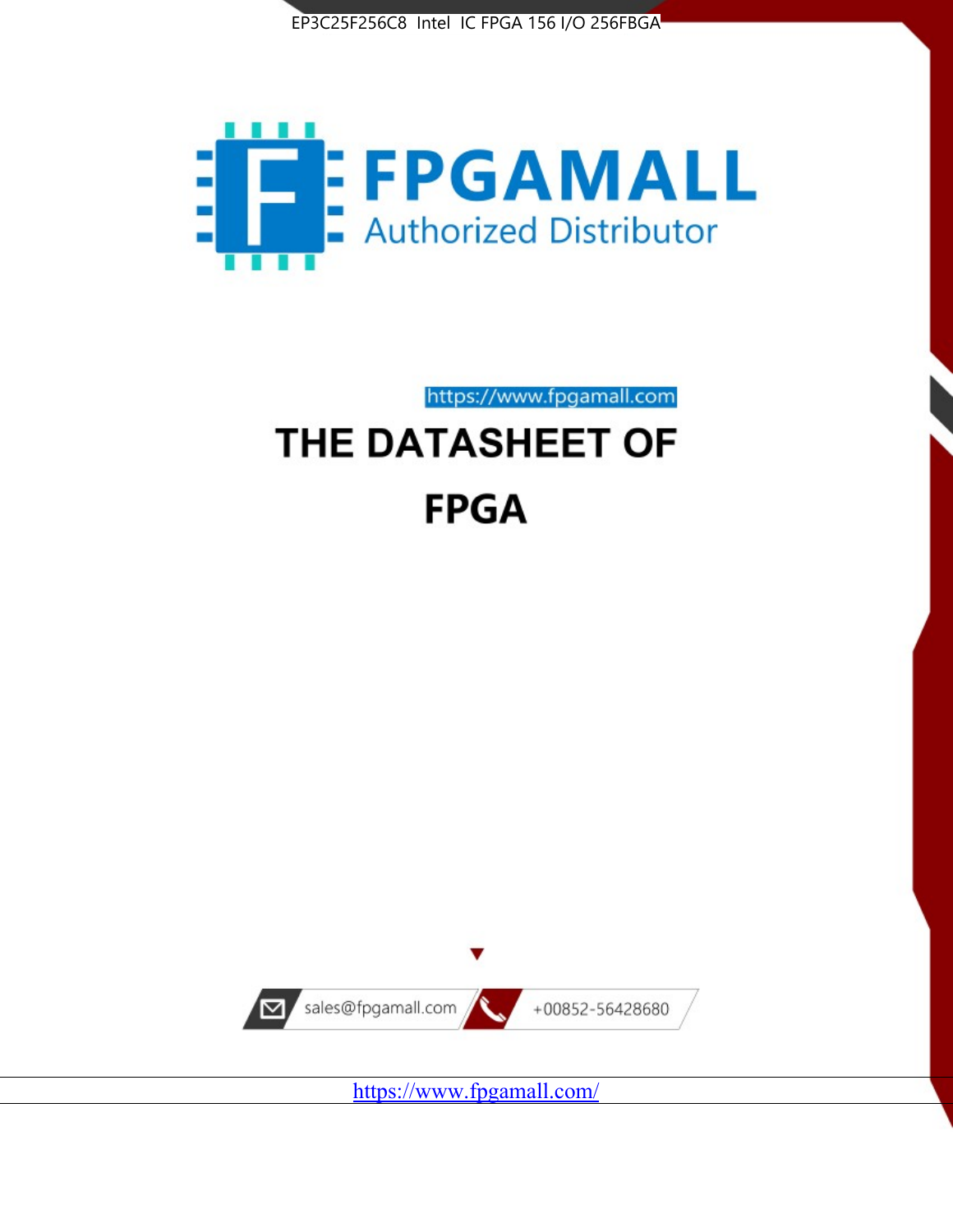EP3C25F256C8 Intel IC FPGA 156 I/O 256FBGA



# **1. Cyclone III Device Family Overview**

#### **CIII51001-2.4**

Cyclone® III device family offers a unique combination of high functionality, low power and low cost. Based on Taiwan Semiconductor Manufacturing Company (TSMC) low-power (LP) process technology, silicon optimizations and software features to minimize power consumption, Cyclone III device family provides the ideal solution for your high-volume, low-power, and cost-sensitive applications. To address the unique design needs, Cyclone III device family offers the following two variants:

- Cyclone III—lowest power, high functionality with the lowest cost
- Cyclone III LS—lowest power FPGAs with security

With densities ranging from about 5,000 to 200,000 logic elements (LEs) and 0.5 Megabits (Mb) to 8 Mb of memory for less than ¼ watt of static power consumption, Cyclone III device family makes it easier for you to meet your power budget. Cyclone III LS devices are the first to implement a suite of security features at the silicon, software, and intellectual property (IP) level on a low-power and high-functionality FPGA platform. This suite of security features protects the IP from tampering, reverse engineering and cloning. In addition, Cyclone III LS devices support design separation which enables you to introduce redundancy in a single chip to reduce size, weight, and power of your application.

This chapter contains the following sections:

- "Cyclone III Device Family Features" on page 1–1
- "Cyclone III Device Family Architecture" on page 1–6
- "Reference and Ordering Information" on page 1–12

## **Cyclone III Device Family Features**

Cyclone III device family offers the following features:

#### **Lowest Power FPGAs**

- Lowest power consumption with TSMC low-power process technology and Altera® power-aware design flow
- Low-power operation offers the following benefits:
	- Extended battery life for portable and handheld applications
	- Reduced or eliminated cooling system costs
	- Operation in thermally-challenged environments
- Hot-socketing operation support

@ 2012 Altera Corporation. All rights reserved. ALTERA, ARRIA, CYCLONE, HARDCOPY, MAX, MEGACORE, NIOS, QUARTUS and STRATIX words and logos are trademarks of Altera Corporation and registered in the U.S. Patent and Trademar



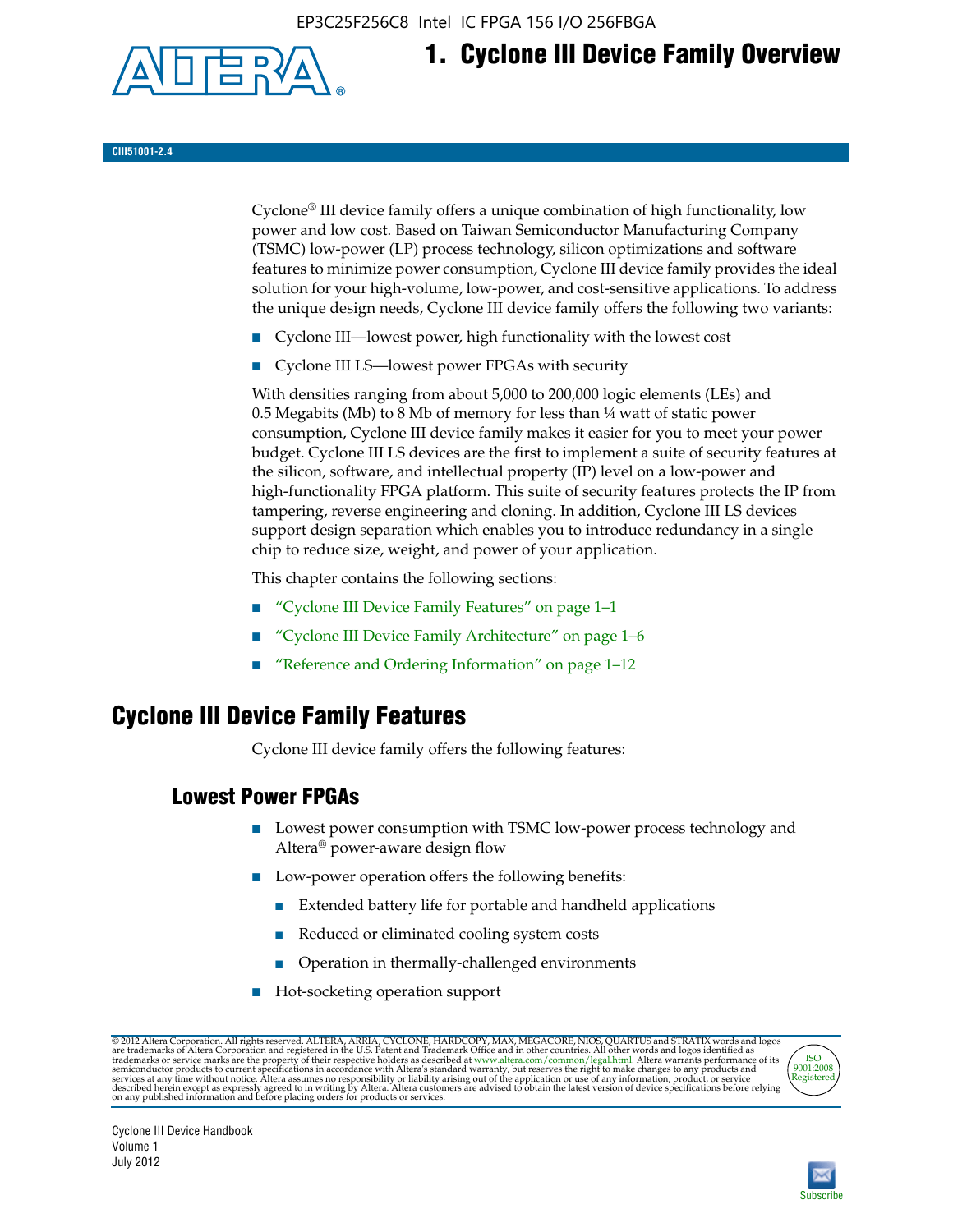#### **Design Security Feature**

Cyclone III LS devices offer the following design security features:

- Configuration security using advanced encryption standard (AES) with 256-bit volatile key
- Routing architecture optimized for design separation flow with the Quartus<sup>®</sup> II software
	- Design separation flow achieves both physical and functional isolation between design partitions
- Ability to disable external JTAG port
- Error Detection (ED) Cycle Indicator to core
	- Provides a pass or fail indicator at every ED cycle
	- Provides visibility over intentional or unintentional change of configuration random access memory (CRAM) bits
- Ability to perform zeroization to clear contents of the FPGA logic, CRAM, embedded memory, and AES key
- Internal oscillator enables system monitor and health check capabilities

#### **Increased System Integration**

- High memory-to-logic and multiplier-to-logic ratio
- High I/O count, low-and mid-range density devices for user I/O constrained applications
	- Adjustable I/O slew rates to improve signal integrity
	- Supports I/O standards such as LVTTL, LVCMOS, SSTL, HSTL, PCI, PCI-X, LVPECL, bus LVDS (BLVDS), LVDS, mini-LVDS, RSDS, and PPDS
	- Supports the multi-value on-chip termination (OCT) calibration feature to eliminate variations over process, voltage, and temperature (PVT)
- Four phase-locked loops (PLLs) per device provide robust clock management and synthesis for device clock management, external system clock management, and I/O interfaces
	- Five outputs per PLL
	- Cascadable to save I/Os, ease PCB routing, and reduce jitter
	- Dynamically reconfigurable to change phase shift, frequency multiplication or division, or both, and input frequency in the system without reconfiguring the device
- Remote system upgrade without the aid of an external controller
- Dedicated cyclical redundancy code checker circuitry to detect single-event upset (SEU) issues
- Nios<sup>®</sup> II embedded processor for Cyclone III device family, offering low cost and custom-fit embedded processing solutions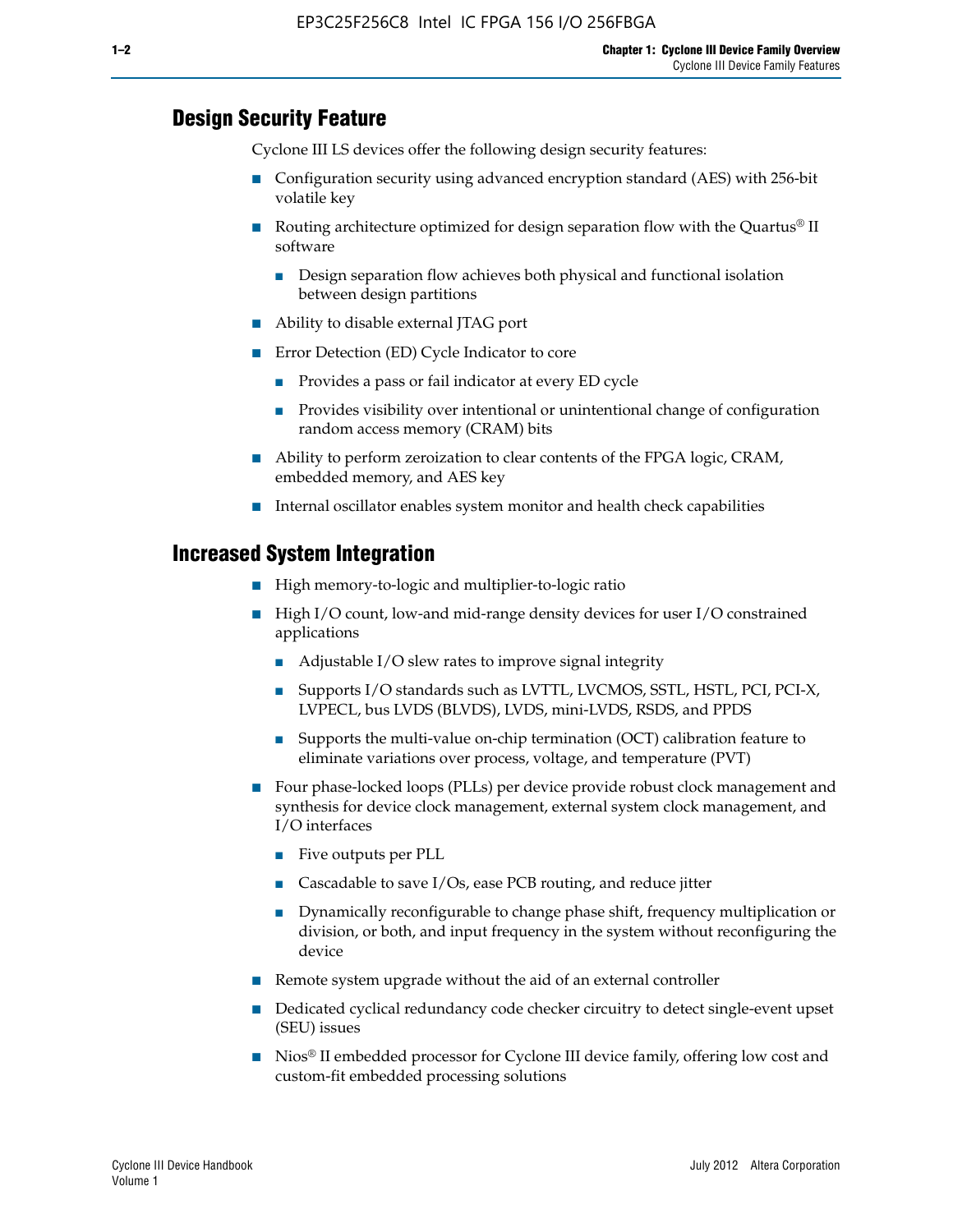- Wide collection of pre-built and verified IP cores from Altera and Altera Megafunction Partners Program (AMPP) partners
- Supports high-speed external memory interfaces such as DDR, DDR2, SDR SDRAM, and QDRII SRAM
	- Auto-calibrating PHY feature eases the timing closure process and eliminates variations with PVT for DDR, DDR2, and QDRII SRAM interfaces

Cyclone III device family supports vertical migration that allows you to migrate your device to other devices with the same dedicated pins, configuration pins, and power pins for a given package-across device densities. This allows you to optimize device density and cost as your design evolves.

Table 1–1 lists Cyclone III device family features.

**Table 1–1. Cyclone III Device Family Features**

| <b>Family</b> | <b>Device</b> | <b>Logic</b><br><b>Elements</b> | Number of<br>M9K<br><b>Blocks</b> | <b>Total RAM</b><br><b>Bits</b> | 18 x 18<br><b>Multipliers</b> | <b>PLLs</b>    | Global<br><b>Clock</b><br><b>Networks</b> | <b>Maximum</b><br>User I/Os |
|---------------|---------------|---------------------------------|-----------------------------------|---------------------------------|-------------------------------|----------------|-------------------------------------------|-----------------------------|
|               | <b>EP3C5</b>  | 5,136                           | 46                                | 423,936                         | 23                            | $\overline{2}$ | 10                                        | 182                         |
|               | EP3C10        | 10,320                          | 46                                | 423,936                         | 23                            | $\overline{2}$ | 10                                        | 182                         |
|               | EP3C16        | 15,408                          | 56                                | 516,096                         | 56                            | 4              | 20                                        | 346                         |
|               | EP3C25        | 24,624                          | 66                                | 608,256                         | 66                            | 4              | 20                                        | 215                         |
| Cyclone III   | EP3C40        | 39,600                          | 126                               | 1,161,216                       | 126                           | 4              | 20                                        | 535                         |
|               | EP3C55        | 55,856                          | 260                               | 2,396,160                       | 156                           | 4              | 20                                        | 377                         |
|               | EP3C80        | 81,264                          | 305                               | 2,810,880                       | 244                           | 4              | 20                                        | 429                         |
|               | EP3C120       | 119,088                         | 432                               | 3,981,312                       | 288                           | 4              | 20                                        | 531                         |
|               | EP3CLS70      | 70,208                          | 333                               | 3,068,928                       | 200                           | 4              | 20                                        | 429                         |
| Cyclone III   | EP3CLS100     | 100,448                         | 483                               | 4,451,328                       | 276                           | 4              | 20                                        | 429                         |
| LS            | EP3CLS150     | 150,848                         | 666                               | 6,137,856                       | 320                           | 4              | 20                                        | 429                         |
|               | EP3CLS200     | 198,464                         | 891                               | 8,211,456                       | 396                           | 4              | 20                                        | 429                         |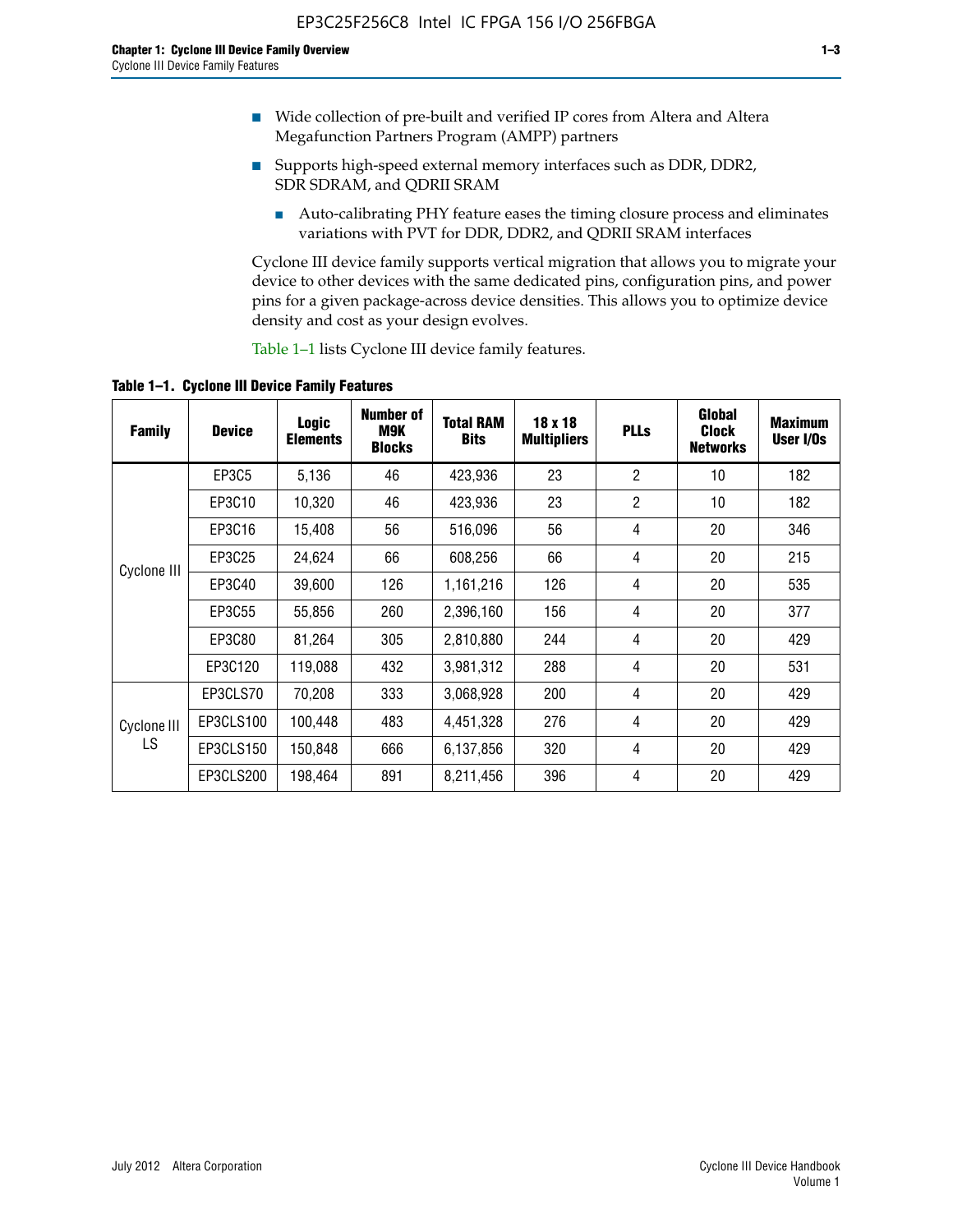Table 1–2 lists Cyclone III device family package options, I/O pins, and differential channel counts.

| <b>Family</b> | <b>Package</b> | E144 $(7)$ | M164     | P240     | F <sub>256</sub>  | <b>U256</b> | F324       | F484      | U484        | F780         |
|---------------|----------------|------------|----------|----------|-------------------|-------------|------------|-----------|-------------|--------------|
|               | EP3C5          | 94, 22     | 4106, 28 |          | 182,68            | 182, 68     |            |           |             |              |
|               | EP3C10         | 94, 22     | 106, 28  |          | 182, 68           | 182, 68     |            |           |             |              |
|               | EP3C16         | 84, 19     | 92, 23   | 160, 47  | 168, 55           | 168, 55     |            | 346, 140  | 4346, 140   |              |
| Cyclone III   | EP3C25         | 82, 18     |          | 148, 43  | $156, 54$ 156, 54 |             | 4215, 83   |           |             |              |
| (8)           | EP3C40         |            |          | ,128, 26 |                   |             | $-195, 61$ | 331, 127  | 331, 127    | 1535, 227(6) |
|               | EP3C55         |            |          |          |                   |             |            | 327, 135  | 327, 135    | 377, 163     |
|               | EP3C80         |            |          |          |                   |             |            | 295, 113  | 295, 113    | 429, 181     |
|               | EP3C120        |            |          |          |                   |             |            | 283, 106  |             | 531, 233     |
|               | EP3CLS70       |            |          |          |                   |             |            | 1294, 113 | 294, 113    | 429, 181     |
| Cyclone III   | EP3CLS100      |            |          |          |                   |             |            | 294, 113  | $-294, 113$ | 429, 181     |
| LS.           | EP3CLS150      |            |          |          |                   |             |            | 226, 87   |             | 429, 181     |
|               | EP3CLS200      |            |          |          |                   |             |            | 226, 87   |             | 429, 181     |

|  | Table 1–2. Cyclone III Device Family Package Options, I/O pin and Differential Channel Counts (1), (2), (3), (4), (5) |  |  |  |  |  |  |  |  |
|--|-----------------------------------------------------------------------------------------------------------------------|--|--|--|--|--|--|--|--|
|--|-----------------------------------------------------------------------------------------------------------------------|--|--|--|--|--|--|--|--|

**Notes to Table 1–2:**

(1) For each device package, the first number indicates the number of the I/O pin; the second number indicates the differential channel count.

(2) For more information about device packaging specifications, refer to the Cyclone III [Package and Thermal Resistance](http://www.altera.com/support/devices/packaging/specifications/pkg-pin/dev-package-listing.jsp?device=Cyclone_III) webpage.

(3) The I/O pin numbers are the maximum I/O counts (including clock input pins) supported by the device package combination and can be affected by the configuration scheme selected for the device.

(4) All packages are available in lead-free and leaded options.

(5) Vertical migration is not supported between Cyclone III and Cyclone III LS devices.

(6) The EP3C40 device in the F780 package supports restricted vertical migration. Maximum user I/Os are restricted to 510 I/Os if you enable migration to the EP3C120 and are using voltage referenced I/O standards. If you are not using voltage referenced I/O standards, you can increase the maximum number of I/Os.

(7) The E144 package has an exposed pad at the bottom of the package. This exposed pad is a ground pad that must be connected to the ground plane on your PCB. Use this exposed pad for electrical connectivity and not for thermal purposes.

(8) All Cyclone III device UBGA packages are supported by the Quartus II software version 7.1 SP1 and later, with the exception of the UBGA packages of EP3C16, which are supported by the Quartus II software version 7.2.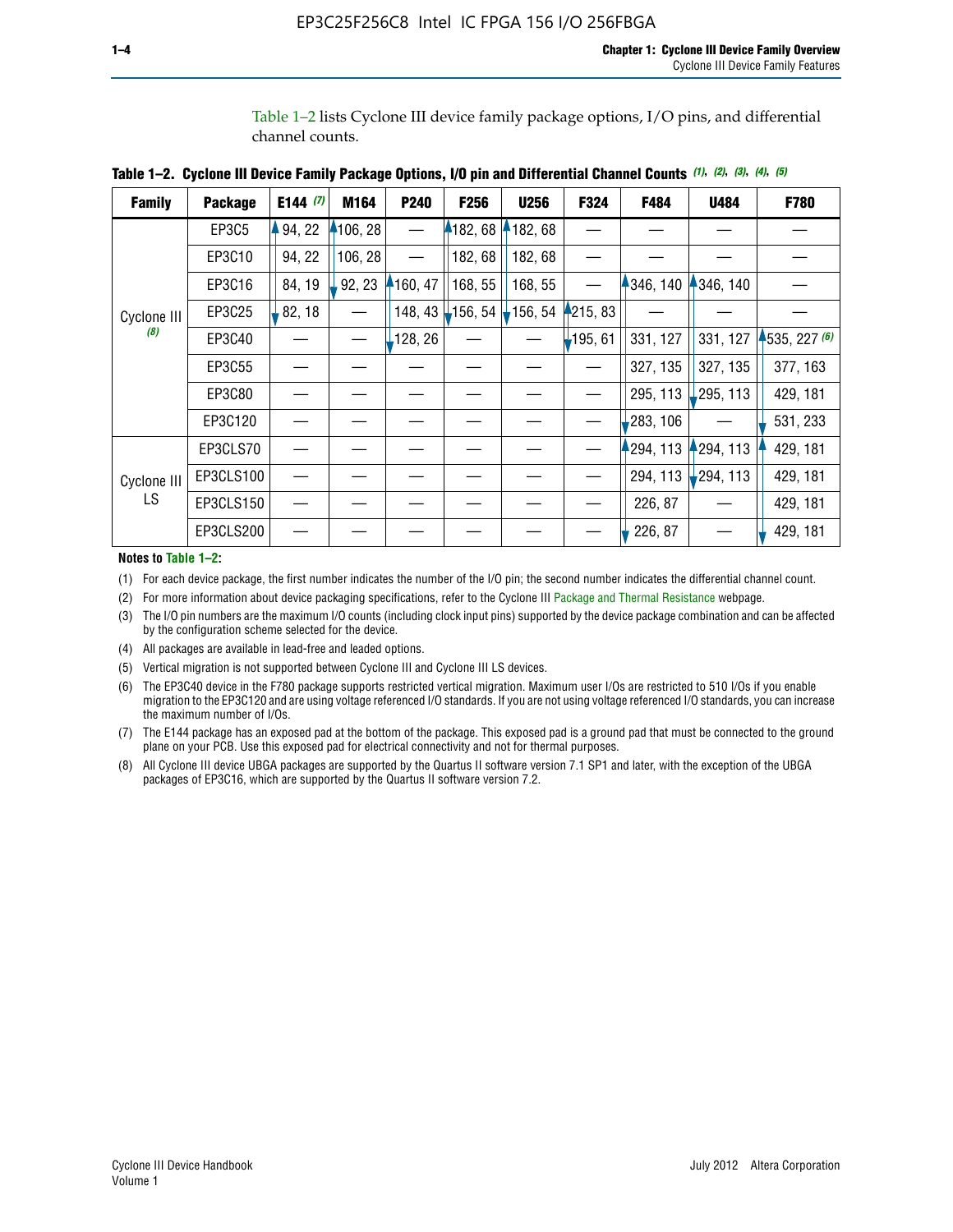Table 1–3 lists Cyclone III device family package sizes.

| <b>Family</b>  | <b>Package</b>   | Pitch (mm) | Nominal Area (mm <sup>2</sup> ) | Length x Width (mm $\times$ mm) | Height (mm) |
|----------------|------------------|------------|---------------------------------|---------------------------------|-------------|
|                | E144             | 0.5        | 484                             | $22 \times 22$                  | 1.60        |
|                | M164             | 0.5        | 64                              | $8 \times 8$                    | 1.40        |
|                | P <sub>240</sub> | 0.5        | 1197                            | $34.6 \times 34.6$              | 4.10        |
|                | F <sub>256</sub> | 1.0        | 289                             | $17 \times 17$                  | 1.55        |
| Cyclone III    | U256             | 0.8        | 196                             | $14 \times 14$                  | 2.20        |
|                | F324             | 1.0        | 361                             | $19 \times 19$                  | 2.20        |
|                | F484             | 1.0        | 529                             | $23 \times 23$                  | 2.60        |
|                | U484             | 0.8        | 361                             | $19 \times 19$                  | 2.20        |
|                | F780             | 1.0        | 841                             | $29 \times 29$                  | 2.60        |
|                | F484             | 1.0        | 529                             | $23 \times 23$                  | 2.60        |
| Cyclone III LS | U484             | 0.8        | 361                             | $19 \times 19$                  | 2.20        |
|                | F780             | 1.0        | 841                             | $29 \times 29$                  | 2.60        |

**Table 1–3. Cyclone III Device Family Package Sizes**

Table 1–4 lists Cyclone III device family speed grades.

**Table 1–4. Cyclone III Device Family Speed Grades (Part 1 of 2)**

| <b>Family</b> | <b>Device</b> | E144              | M164          | <b>P240</b> | <b>F256</b>           | <b>U256</b>           | F324                  | F484                  | U484                  | <b>F780</b>       |
|---------------|---------------|-------------------|---------------|-------------|-----------------------|-----------------------|-----------------------|-----------------------|-----------------------|-------------------|
|               | EP3C5         | C7, C8,<br>17, A7 | C7, C8,<br>17 |             | C6, C7,<br>C8, I7, A7 | C6, C7,<br>C8, I7, A7 |                       |                       |                       |                   |
|               | EP3C10        | C7, C8,<br>17, A7 | C7, C8,<br>17 |             | C6, C7,<br>C8, I7, A7 | C6, C7,<br>C8, I7, A7 |                       |                       |                       |                   |
|               | EP3C16        | C7, C8,<br>17, A7 | C7, C8,<br>17 | C8          | C6, C7,<br>C8, I7, A7 | C6, C7,<br>C8, I7, A7 |                       | C6, C7,<br>C8, I7, A7 | C6, C7,<br>C8, I7, A7 |                   |
| Cyclone III   | EP3C25        | C7, C8,<br>17, A7 |               | C8          | C6, C7,<br>C8, I7, A7 | C6, C7,<br>C8, I7, A7 | C6, C7,<br>C8, I7, A7 |                       |                       |                   |
|               | EP3C40        |                   |               | C8          |                       |                       | C6, C7,<br>C8, I7, A7 | C6, C7,<br>C8, I7, A7 | C6, C7,<br>C8, I7, A7 | C6, C7,<br>C8, 17 |
|               | EP3C55        |                   |               |             |                       |                       |                       | C6, C7,<br>C8, I7     | C6, C7,<br>C8, 17     | C6, C7,<br>C8, 17 |
|               | EP3C80        |                   |               |             |                       |                       |                       | C6, C7,<br>C8, 17     | C6, C7,<br>C8, 17     | C6, C7,<br>C8, 17 |
|               | EP3C120       |                   |               |             |                       |                       |                       | C7, C8, I7            |                       | C7, C8,<br>17     |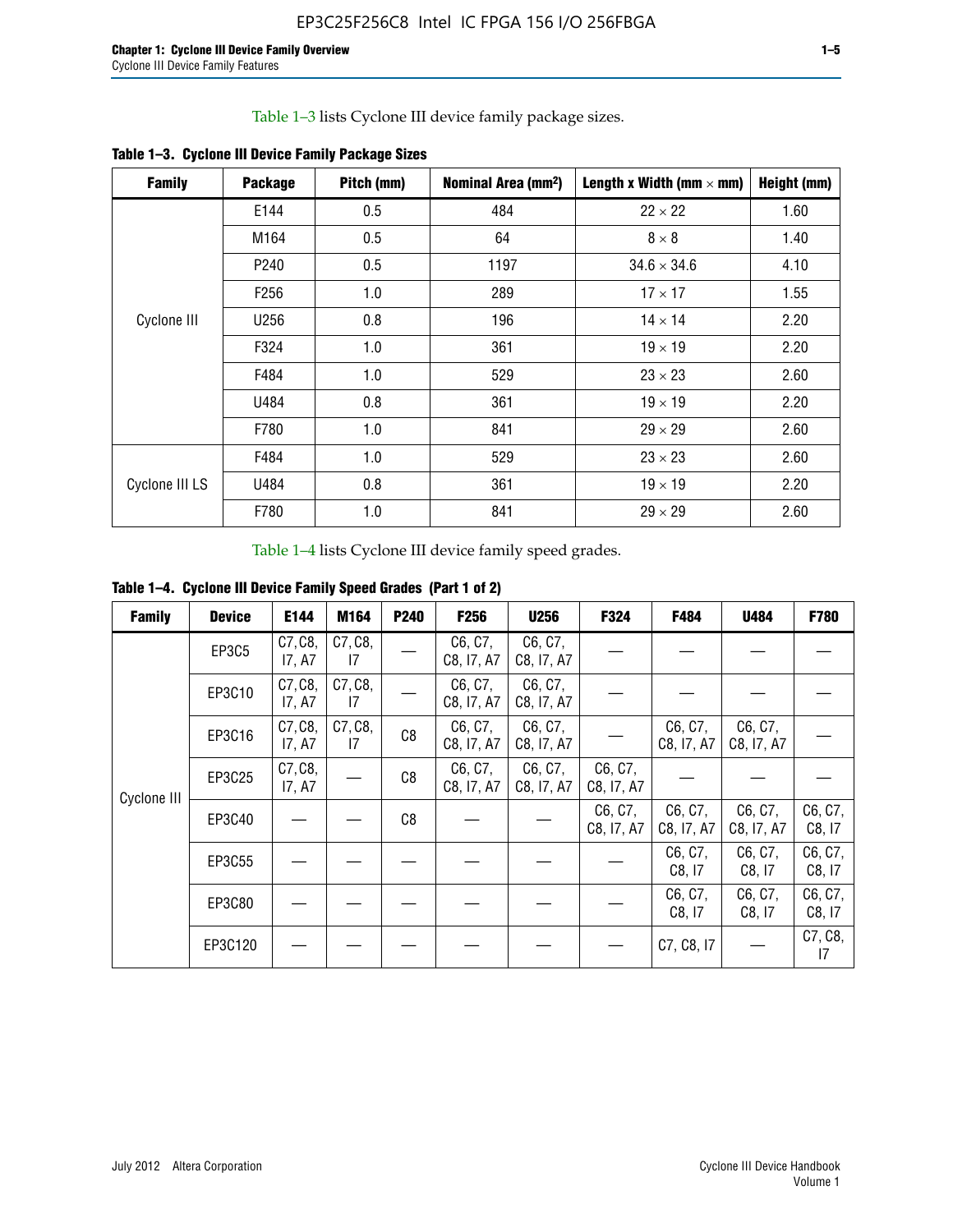| × |  |  |
|---|--|--|
|   |  |  |

| <b>Family</b> | <b>Device</b> | E144 | M164 | P240 | <b>F256</b> | <b>U256</b> | F324 | F484       | U484       | F780          |
|---------------|---------------|------|------|------|-------------|-------------|------|------------|------------|---------------|
|               | EP3CLS70      |      |      |      |             |             |      | C7, C8, I7 | C7, C8, I7 | C7, C8,       |
| Cyclone III   | EP3CLS100     |      |      |      |             |             |      | C7, C8, 17 | C7, C8, I7 | C7, C8,       |
| LS            | EP3CLS150     |      |      |      |             |             |      | C7, C8, I7 |            | C7, C8,<br>17 |
|               | EP3CLS200     |      |      |      |             |             |      | C7, C8, I7 |            | C7, C8,       |

**Table 1–4. Cyclone III Device Family Speed Grades (Part 2 of 2)**

Table 1–5 lists Cyclone III device family configuration schemes.

| TABLE 1-9. CYCLUILE III DEVICE FAILIIIY CUILIIYULALIUII SCIIEIIIES |                    |                       |  |
|--------------------------------------------------------------------|--------------------|-----------------------|--|
| <b>Configuration Scheme</b>                                        | <b>Cyclone III</b> | <b>Cyclone III LS</b> |  |
| Active serial (AS)                                                 |                    |                       |  |
| Active parallel (AP)                                               |                    |                       |  |
| Passive serial (PS)                                                |                    |                       |  |
| Fast passive parallel (FPP)                                        |                    |                       |  |
| Joint Test Action Group (JTAG)                                     |                    |                       |  |

**Table 1–5. Cyclone III Device Family Configuration Schemes**

## **Cyclone III Device Family Architecture**

Cyclone III device family includes a customer-defined feature set that is optimized for portable applications and offers a wide range of density, memory, embedded multiplier, and I/O options. Cyclone III device family supports numerous external memory interfaces and I/O protocols that are common in high-volume applications. The Quartus II software features and parameterizable IP cores make it easier for you to use the Cyclone III device family interfaces and protocols.

The following sections provide an overview of the Cyclone III device family features.

#### **Logic Elements and Logic Array Blocks**

The logic array block (LAB) consists of 16 logic elements and a LAB-wide control block. An LE is the smallest unit of logic in the Cyclone III device family architecture. Each LE has four inputs, a four-input look-up table (LUT), a register, and output logic. The four-input LUT is a function generator that can implement any function with four variables.

f For more information about LEs and LABs, refer to the *[Logic Elements and Logic Array](http://www.altera.com/literature/hb/cyc3/cyc3_ciii51002.pdf)  [Blocks in the Cyclone III Device Family](http://www.altera.com/literature/hb/cyc3/cyc3_ciii51002.pdf)* chapter.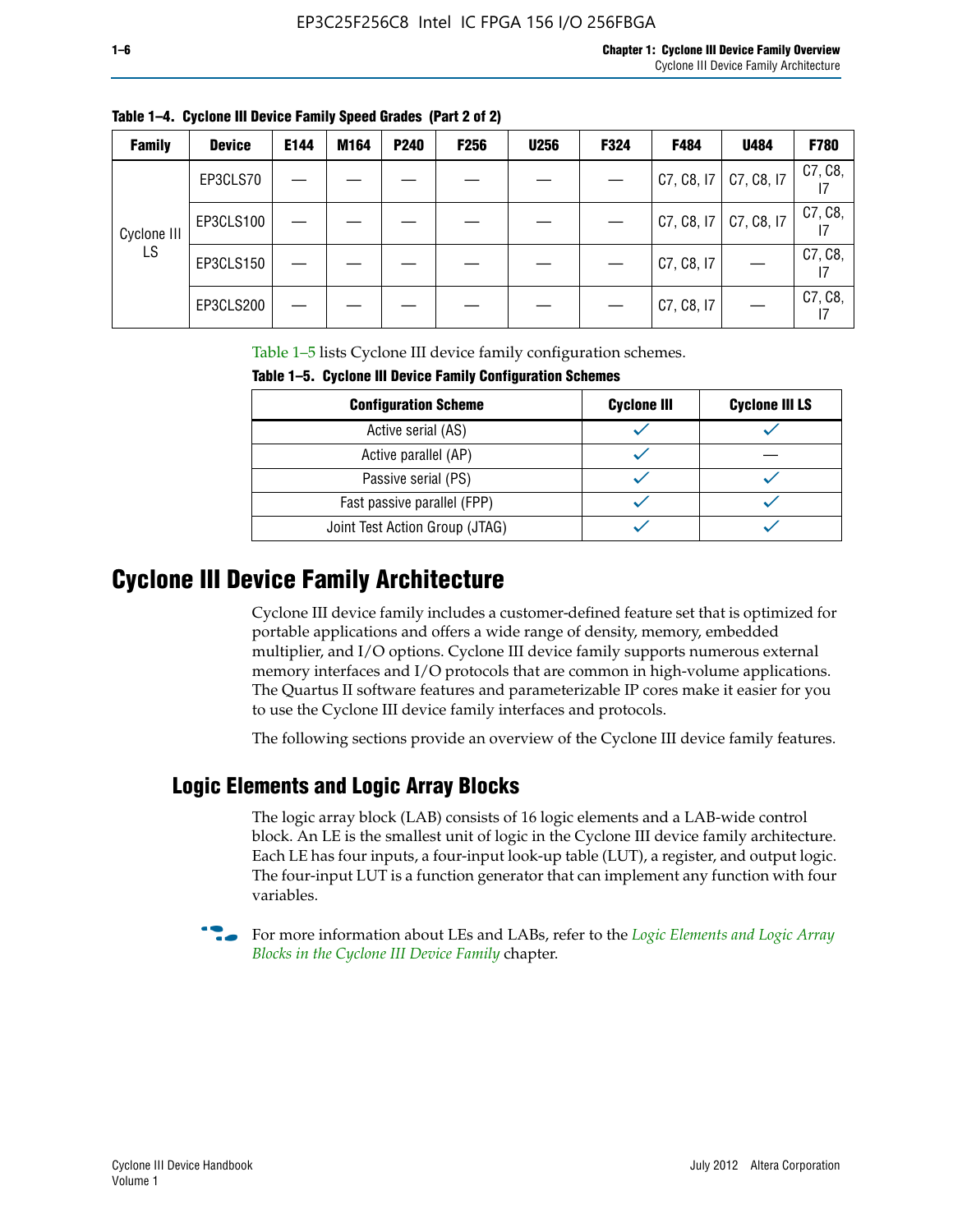#### **Memory Blocks**

Each M9K memory block of the Cyclone III device family provides nine Kbits of on-chip memory capable of operating at up to 315 MHz for Cyclone III devices and up to 274 MHz for Cyclone III LS devices. The embedded memory structure consists of M9K memory blocks columns that you can configure as RAM, first-in first-out (FIFO) buffers, or ROM. The Cyclone III device family memory blocks are optimized for applications such as high throughout packet processing, embedded processor program, and embedded data storage.

The Quartus II software allows you to take advantage of the M9K memory blocks by instantiating memory using a dedicated megafunction wizard or by inferring memory directly from the VHDL or Verilog source code.

M9K memory blocks support single-port, simple dual-port, and true dual-port operation modes. Single-port mode and simple dual-port mode are supported for all port widths with a configuration of  $\times1$ ,  $\times2$ ,  $\times4$ ,  $\times8$ ,  $\times9$ ,  $\times16$ ,  $\times18$ ,  $\times32$ , and  $\times36$ . True dual-port is supported in port widths with a configuration of  $\times$ 1,  $\times$ 2,  $\times$ 4,  $\times$ 8,  $\times$ 9,  $\times$ 16, and ×18.



**For more information about memory blocks, refer to the** *Memory Blocks in the Cyclone [III Device Family](http://www.altera.com/literature/hb/cyc3/cyc3_ciii51004.pdf)* chapter.

#### **Embedded Multipliers and Digital Signal Processing Support**

Cyclone III devices support up to 288 embedded multiplier blocks and Cyclone III LS devices support up to 396 embedded multiplier blocks. Each block supports one individual  $18 \times 18$ -bit multiplier or two individual  $9 \times 9$ -bit multipliers.

The Quartus II software includes megafunctions that are used to control the operation mode of the embedded multiplier blocks based on user parameter settings. Multipliers can also be inferred directly from the VHDL or Verilog source code. In addition to embedded multipliers, Cyclone III device family includes a combination of on-chip resources and external interfaces, making them ideal for increasing performance, reducing system cost, and lowering the power consumption of digital signal processing (DSP) systems. You can use Cyclone III device family alone or as DSP device co-processors to improve price-to-performance ratios of DSP systems.

The Cyclone III device family DSP system design support includes the following features:

- DSP IP cores:
	- Common DSP processing functions such as finite impulse response (FIR), fast Fourier transform (FFT), and numerically controlled oscillator (NCO) functions
	- Suites of common video and image processing functions
- Complete reference designs for end-market applications
- DSP Builder interface tool between the Quartus II software and the MathWorks Simulink and MATLAB design environments
- DSP development kits
- For more information about embedded multipliers and digital signal processing support, refer to the *[Embedded Multipliers in Cyclone III Devices](http://www.altera.com/literature/hb/cyc3/cyc3_ciii51005.pdf)* chapter.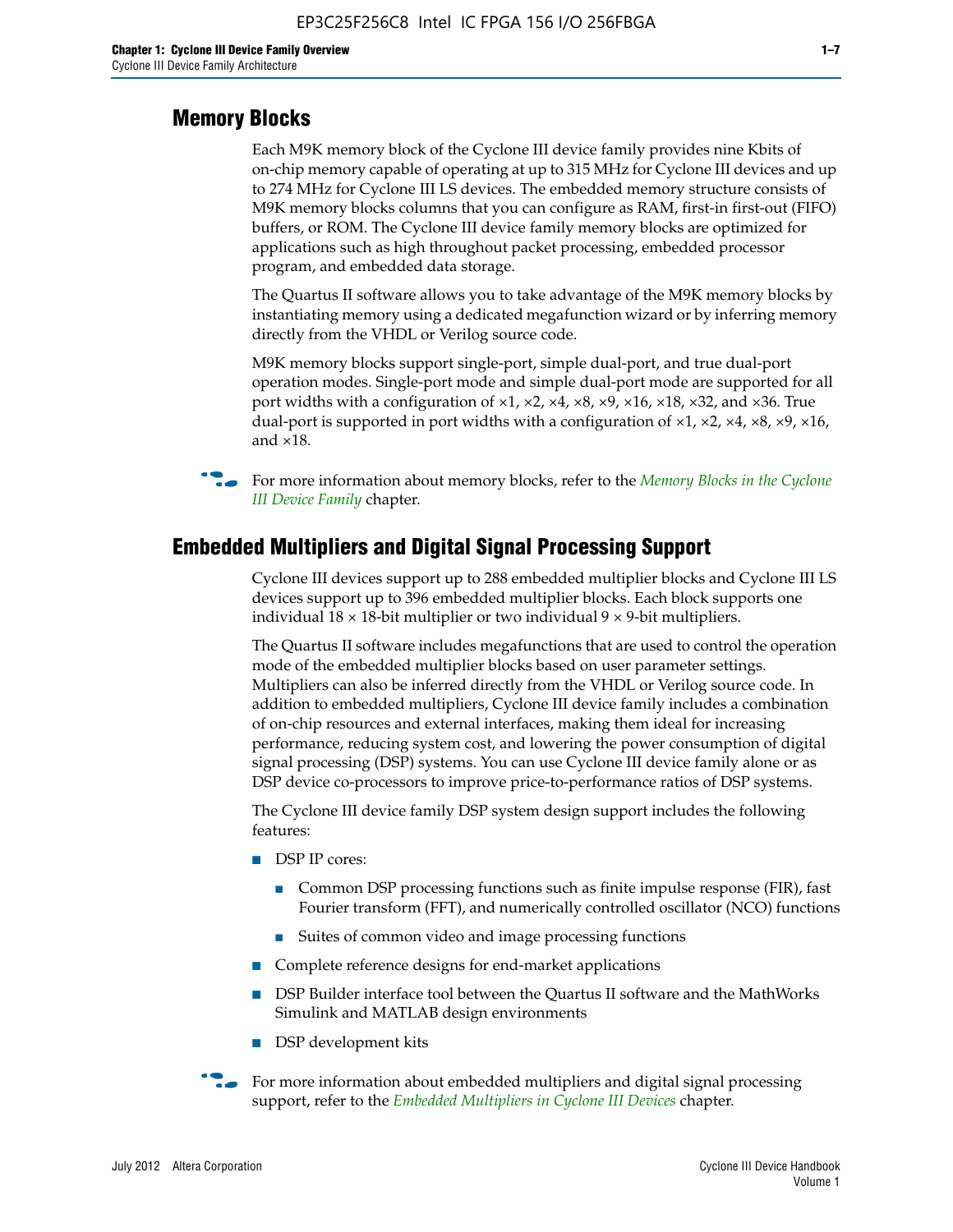#### **Clock Networks and PLLs**

Cyclone III device family includes 20 global clock networks. You can drive global clock signals from dedicated clock pins, dual-purpose clock pins, user logic, and PLLs. Cyclone III device family includes up to four PLLs with five outputs per PLL to provide robust clock management and synthesis. You can use PLLs for device clock management, external system clock management, and I/O interfaces.

You can dynamically reconfigure the Cyclone III device family PLLs to enable auto-calibration of external memory interfaces while the device is in operation. This feature enables the support of multiple input source frequencies and corresponding multiplication, division, and phase shift requirements. PLLs in Cyclone III device family may be cascaded to generate up to ten internal clocks and two external clocks on output pins from a single external clock source.

**For more PLL specifications and information, refer to the** *[Cyclone III Device Data Sheet](http://www.altera.com/literature/hb/cyc3/cyc3_ciii52001.pdf)***,** *[Cyclone III LS Device Data Sheet](http://www.altera.com/literature/hb/cyc3/cyc3_ciii52002.pdf)*, and *[Clock Networks and PLLs in the Cyclone III Device](http://www.altera.com/literature/hb/cyc3/cyc3_ciii51006.pdf)  [Family](http://www.altera.com/literature/hb/cyc3/cyc3_ciii51006.pdf)* chapters.

#### **I/O Features**

Cyclone III device family has eight I/O banks. All I/O banks support single-ended and differential I/O standards listed in Table 1–6.

| Type             | <b>I/O Standard</b>                                        |
|------------------|------------------------------------------------------------|
| Single-Ended I/O | LVTTL, LVCMOS, SSTL, HSTL, PCI, and PCI-X                  |
| Differential I/O | SSTL, HSTL, LVPECL, BLVDS, LVDS, mini-LVDS, RSDS, and PPDS |

**Table 1–6. Cyclone III Device Family I/O Standards Support** 

The Cyclone III device family I/O also supports programmable bus hold, programmable pull-up resistors, programmable delay, programmable drive strength, programmable slew-rate control to optimize signal integrity, and hot socketing. Cyclone III device family supports calibrated on-chip series termination ( $R_S$  OCT) or driver impedance matching (Rs) for single-ended I/O standards, with one OCT calibration block per side.

For more information, refer to the *[I/O Features in the Cyclone III Device Family](http://www.altera.com/literature/hb/cyc3/cyc3_ciii51007.pdf)* chapter.

### **High-Speed Differential Interfaces**

Cyclone III device family supports high-speed differential interfaces such as BLVDS, LVDS, mini-LVDS, RSDS, and PPDS. These high-speed I/O standards in Cyclone III device family provide high data throughput using a relatively small number of I/O pins and are ideal for low-cost applications. Dedicated differential output drivers on the left and right I/O banks can send data rates at up to 875 Mbps for Cyclone III devices and up to 740 Mbps for Cyclone III LS devices, without the need for external resistors. This saves board space or simplifies PCB routing. Top and bottom I/O banks support differential transmission (with the addition of an external resistor network) data rates at up to 640 Mbps for both Cyclone III and Cyclone III LS devices.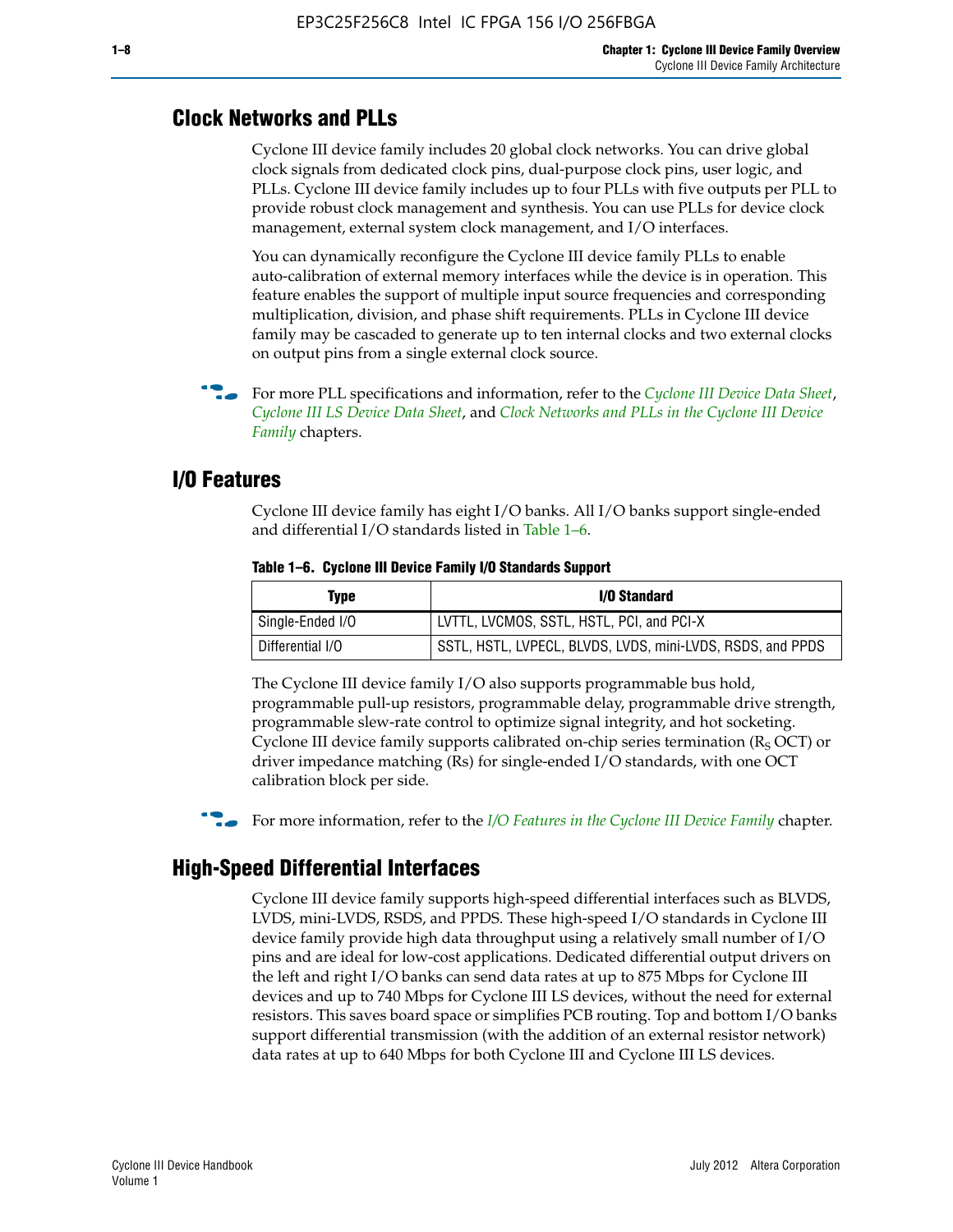**For more information, refer to the** *High-Speed Differential Interfaces in the Cyclone III* $\overline{a}$ *[Device Family](http://www.altera.com/literature/hb/cyc3/cyc3_ciii51008.pdf)* chapter.

#### **Auto-Calibrating External Memory Interfaces**

Cyclone III device family supports common memory types such as DDR, DDR2, SDR SDRAM, and QDRII SRAM. DDR2 SDRAM memory interfaces support data rates up to 400 Mbps for Cyclone III devices and 333 Mbps for Cyclone III LS devices. Memory interfaces are supported on all sides of Cyclone III device family. Cyclone III device family has the OCT, DDR output registers, and 8-to-36-bit programmable DQ group widths features to enable rapid and robust implementation of different memory standards.

An auto-calibrating megafunction is available in the Quartus II software for DDR and QDR memory interface PHYs. This megafunction is optimized to take advantage of the Cyclone III device family I/O structure, simplify timing closure requirements, and take advantage of the Cyclone III device family PLL dynamic reconfiguration feature to calibrate PVT changes.

**For more information, refer to the** *External Memory Interfaces in the Cyclone III Device [Family](http://www.altera.com/literature/hb/cyc3/cyc3_ciii51009.pdf)* chapter.

#### **Support for Industry-Standard Embedded Processors**

To quickly and easily create system-level designs using Cyclone III device family, you can select among the ×32-bit soft processor cores: Freescale®V1 Coldfire, ARM® Cortex M1, or Altera Nios® II, along with a library of 50 other IP blocks when using the system-on-a-programmable-chip (SOPC) Builder tool. SOPC Builder is an Altera Quartus II design tool that facilitates system-integration of IP blocks in an FPGA design. The SOPC Builder automatically generates interconnect logic and creates a testbench to verify functionality, saving valuable design time.

Cyclone III device family expands the peripheral set, memory, I/O, or performance of legacy embedded processors. Single or multiple Nios II embedded processors are designed into Cyclone III device family to provide additional co-processing power, or even replace legacy embedded processors in your system. Using the Cyclone III device family and Nios II together provide low-cost, high-performance embedded processing solutions, which in turn allow you to extend the life cycle of your product and improve time-to-market over standard product solutions.

 $\mathbb{I}$  Separate licensing of the Freescale and ARM embedded processors are required.

#### **Hot Socketing and Power-On-Reset**

Cyclone III device family features hot socketing (also known as hot plug-in or hot swap) and power sequencing support without the use of external devices. You can insert or remove a board populated with one or more Cyclone III device family during a system operation without causing undesirable effects to the running system bus or the board that was inserted into the system.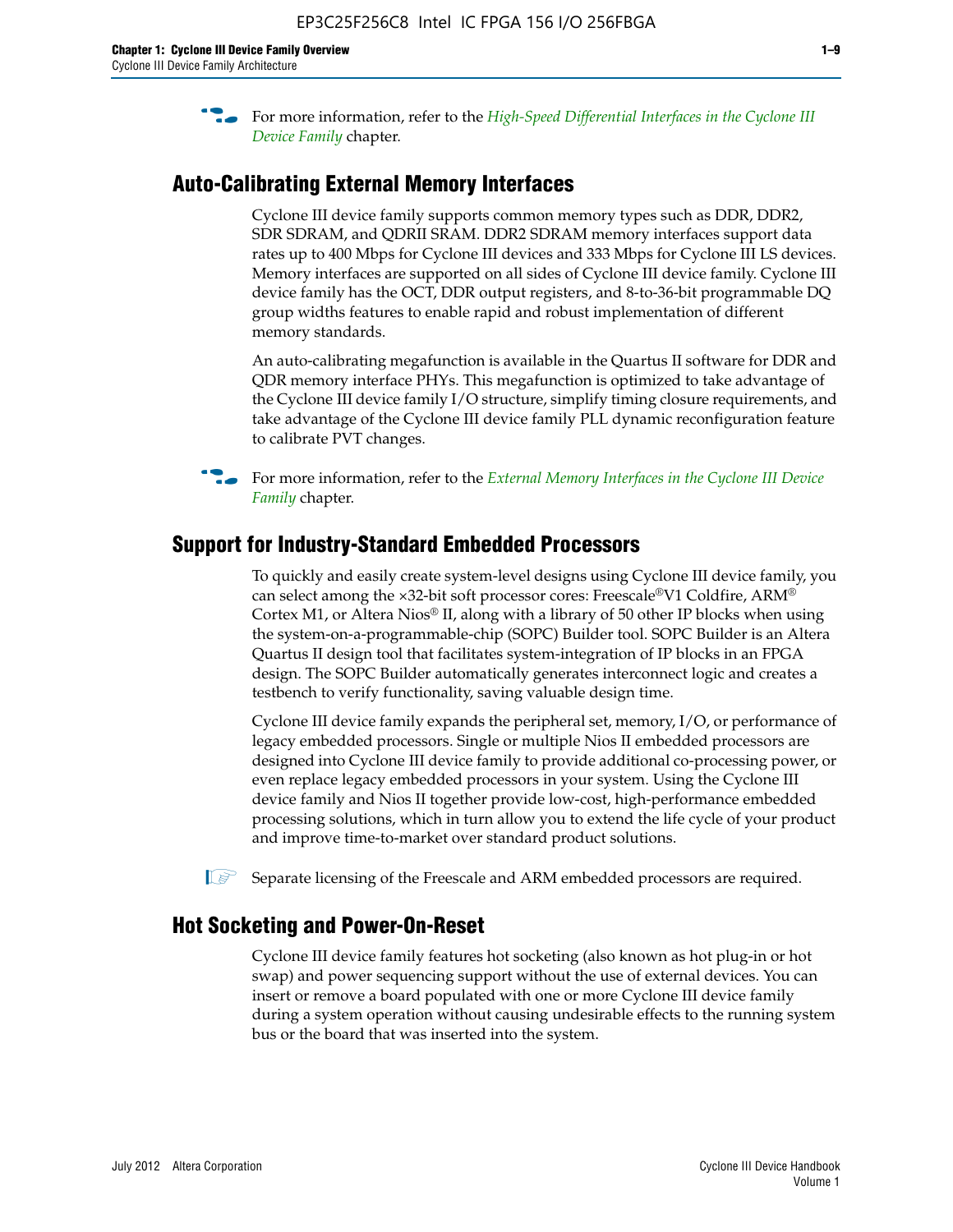The hot socketing feature allows you to use FPGAs on PCBs that also contain a mixture of 3.3-V, 2.5-V, 1.8-V, 1.5-V, and 1.2-V devices. The Cyclone III device family hot socketing feature eliminates power-up sequence requirements for other devices on the board for proper FPGA operation.

For more information about hot socketing and power-on-reset, refer to the *[Hot-Socketing and Power-on Reset in the Cyclone III Device Family](http://www.altera.com/literature/hb/cyc3/cyc3_ciii51011.pdf)* chapter.

#### **SEU Mitigation**

Cyclone III LS devices offer built-in error detection circuitry to detect data corruption due to soft errors in the CRAM cells. This feature allows CRAM contents to be read and verified to match a configuration-computed CRC value. The Quartus II software activates the built-in 32-bit CRC checker, which is part of the Cyclone III LS device.

**For more information about SEU mitigation, refer to the** *SEU Mitigation in the [Cyclone III Device Family](http://www.altera.com/literature/hb/cyc3/cyc3_ciii51013.pdf)* chapter.

#### **JTAG Boundary Scan Testing**

Cyclone III device family supports the JTAG IEEE Std. 1149.1 specification. The boundary-scan test (BST) architecture offers the capability to test pin connections without using physical test probes and captures functional data while a device is operating normally. Boundary-scan cells in the Cyclone III device family can force signals onto pins or capture data from pins or from logic array signals. Forced test data is serially shifted into the boundary-scan cells. Captured data is serially shifted out and externally compared to expected results. In addition to BST, you can use the IEEE Std. 1149.1 controller for the Cyclone III LS device in-circuit reconfiguration (ICR).

**f f**or more information about JTAG boundary scan testing, refer to the *IEEE* 1149.1 *[\(JTAG\) Boundary-Scan Testing for the Cyclone III Device Family](http://www.altera.com/literature/hb/cyc3/cyc3_ciii51014.pdf)* chapter.

#### **Quartus II Software Support**

The Quartus II software is the leading design software for performance and productivity. It is the only complete design solution for CPLDs, FPGAs, and ASICs in the industry. The Quartus II software includes an integrated development environment to accelerate system-level design and seamless integration with leading third-party software tools and flows.

The Cyclone III LS devices provide both physical and functional separation between security critical design partitions. Cyclone III LS devices offer isolation between design partitions. This ensures that device errors do not propagate from one partition to another, whether unintentional or intentional. The Quartus II software design separation flow facilitates the creation of separation regions in Cyclone III LS devices by tightly controlling the routing in and between the LogicLock regions. For ease of use, the separation flow integrates in the existing incremental compilation flow.

f For more information about the Quartus II software features, refer to the *[Quartus II](http://www.altera.com/literature/hb/qts/quartusii_handbook.pdf)  [Handbook](http://www.altera.com/literature/hb/qts/quartusii_handbook.pdf)*.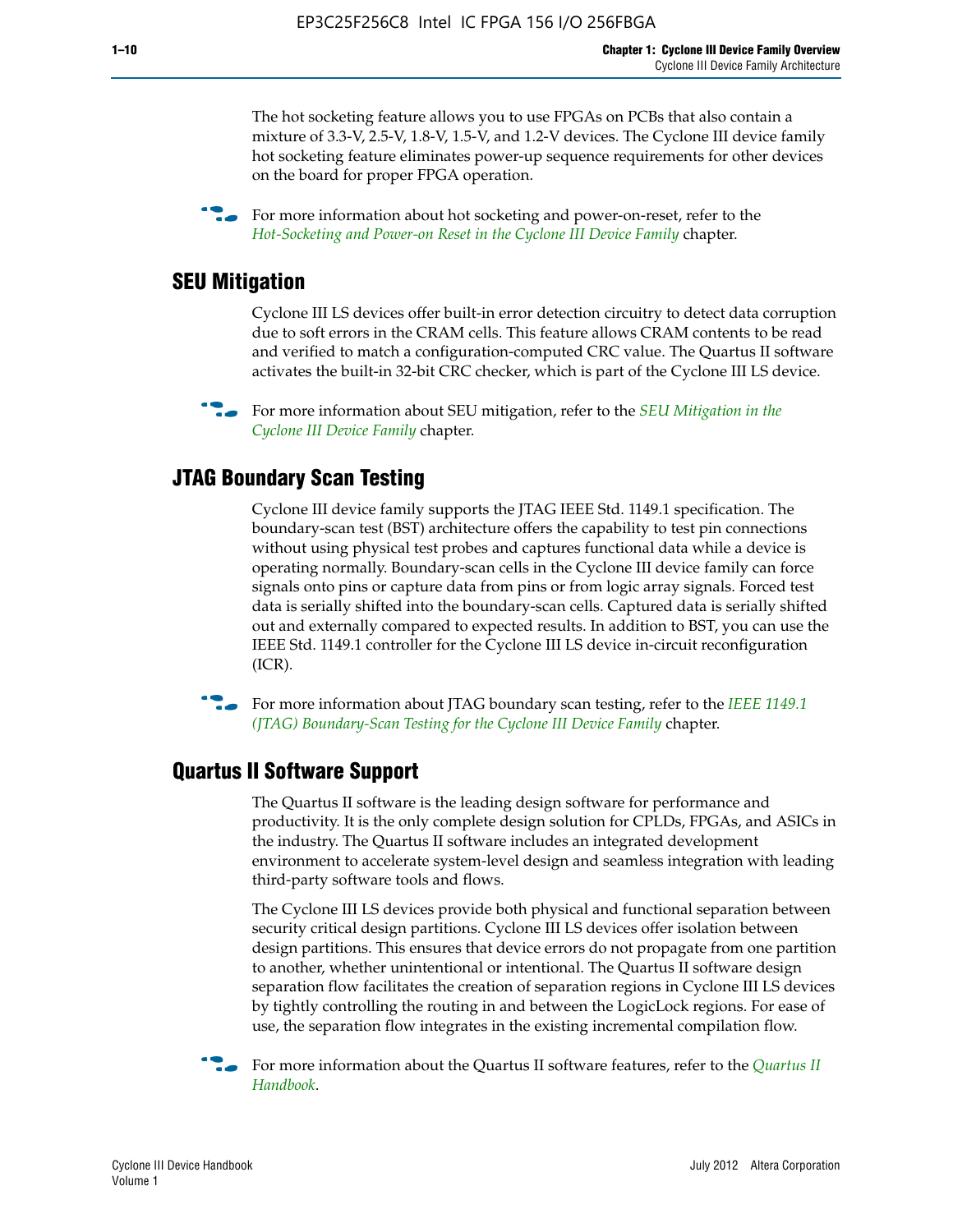#### **Configuration**

Cyclone III device family uses SRAM cells to store configuration data. Configuration data is downloaded to Cyclone III device family each time the device powers up. Low-cost configuration options include the Altera EPCS family serial flash devices as well as commodity parallel flash configuration options. These options provide the flexibility for general-purpose applications and the ability to meet specific configuration and wake-up time requirements of the applications. Cyclone III device family supports the AS, PS, FPP, and JTAG configuration schemes. The AP configuration scheme is only supported in Cyclone III devices.



f For more information about configuration, refer to the *[Configuration, Design Security,](http://www.altera.com/literature/hb/cyc3/cyc3_ciii51016.pdf)  [and Remote System Upgrades in the Cyclone III Device Family](http://www.altera.com/literature/hb/cyc3/cyc3_ciii51016.pdf)* chapter.

#### **Remote System Upgrades**

Cyclone III device family offers remote system upgrade without an external controller. The remote system upgrade capability in Cyclone III device family allows system upgrades from a remote location. Soft logic (either the Nios II embedded processor or user logic) implemented in Cyclone III device family can download a new configuration image from a remote location, store it in configuration memory, and direct the dedicated remote system upgrade circuitry to start a reconfiguration cycle. The dedicated circuitry performs error detection during and after the configuration process, and can recover from an error condition by reverting to a safe configuration image. The dedicated circuitry also provides error status information. Cyclone III devices support remote system upgrade in the AS and AP configuration scheme. Cyclone III LS devices support remote system upgrade in the AS configuration scheme only.

**For more information, refer to the** *Configuration, Design Security, and Remote System [Upgrades in the Cyclone III Device Family](http://www.altera.com/literature/hb/cyc3/cyc3_ciii51016.pdf)* chapter.

#### **Design Security (Cyclone III LS Devices Only)**

Cyclone III LS devices offer design security features which play a vital role in the large and critical designs in the competitive military and commercial environments. Equipped with the configuration bit stream encryption and anti-tamper features, Cyclone III LS devices protect your designs from copying, reverse engineering and tampering. The configuration security of Cyclone III LS devices uses AES with 256-bit security key.

f For more information, refer to the *[Configuration, Design Security, and Remote System](http://www.altera.com/literature/hb/cyc3/cyc3_ciii51016.pdf)  [Upgrades in Cyclone III Device Family](http://www.altera.com/literature/hb/cyc3/cyc3_ciii51016.pdf)* chapter.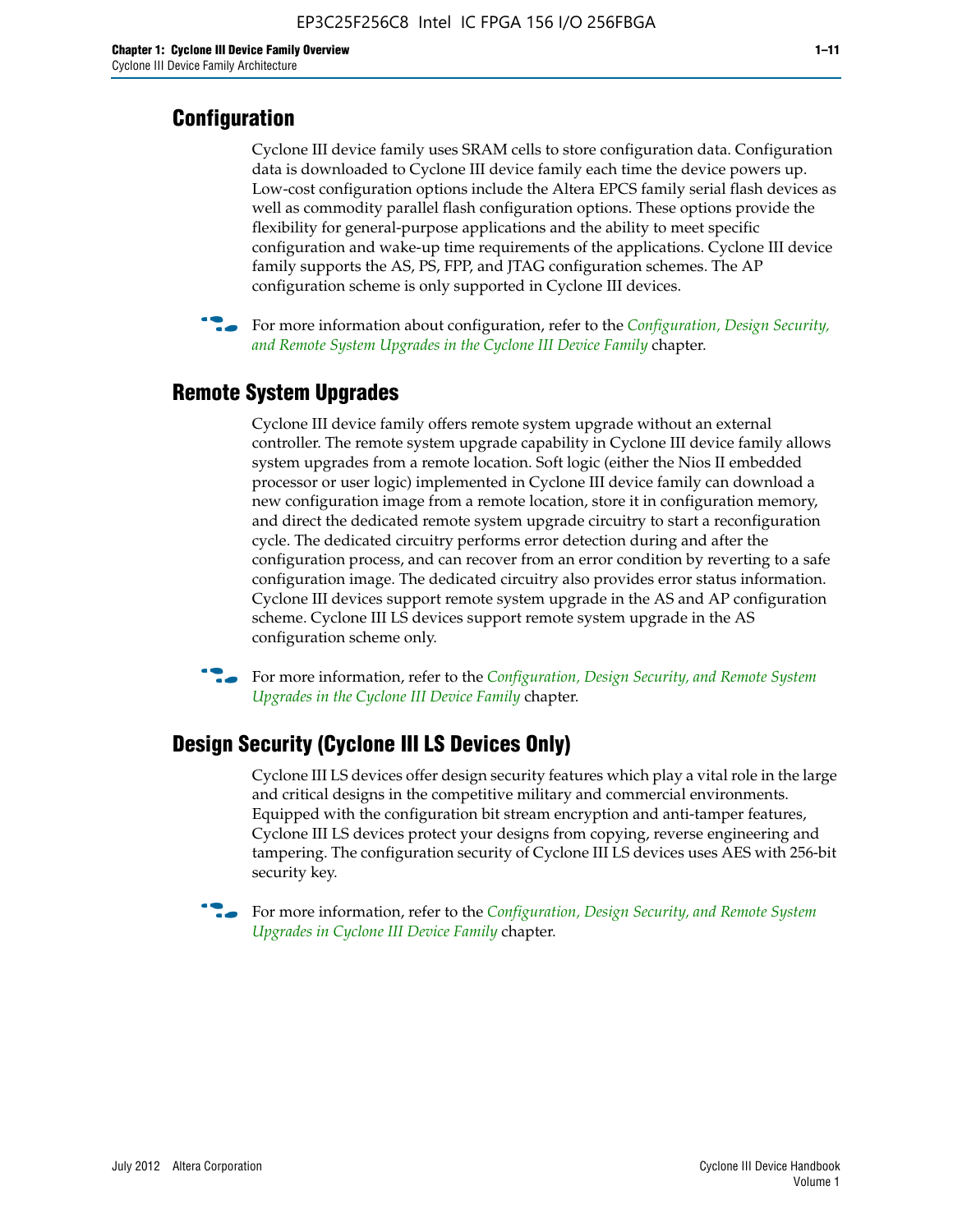## **Reference and Ordering Information**

Figure 1–1 and Figure 1–2 show the ordering codes for Cyclone III and Cyclone III LS devices.







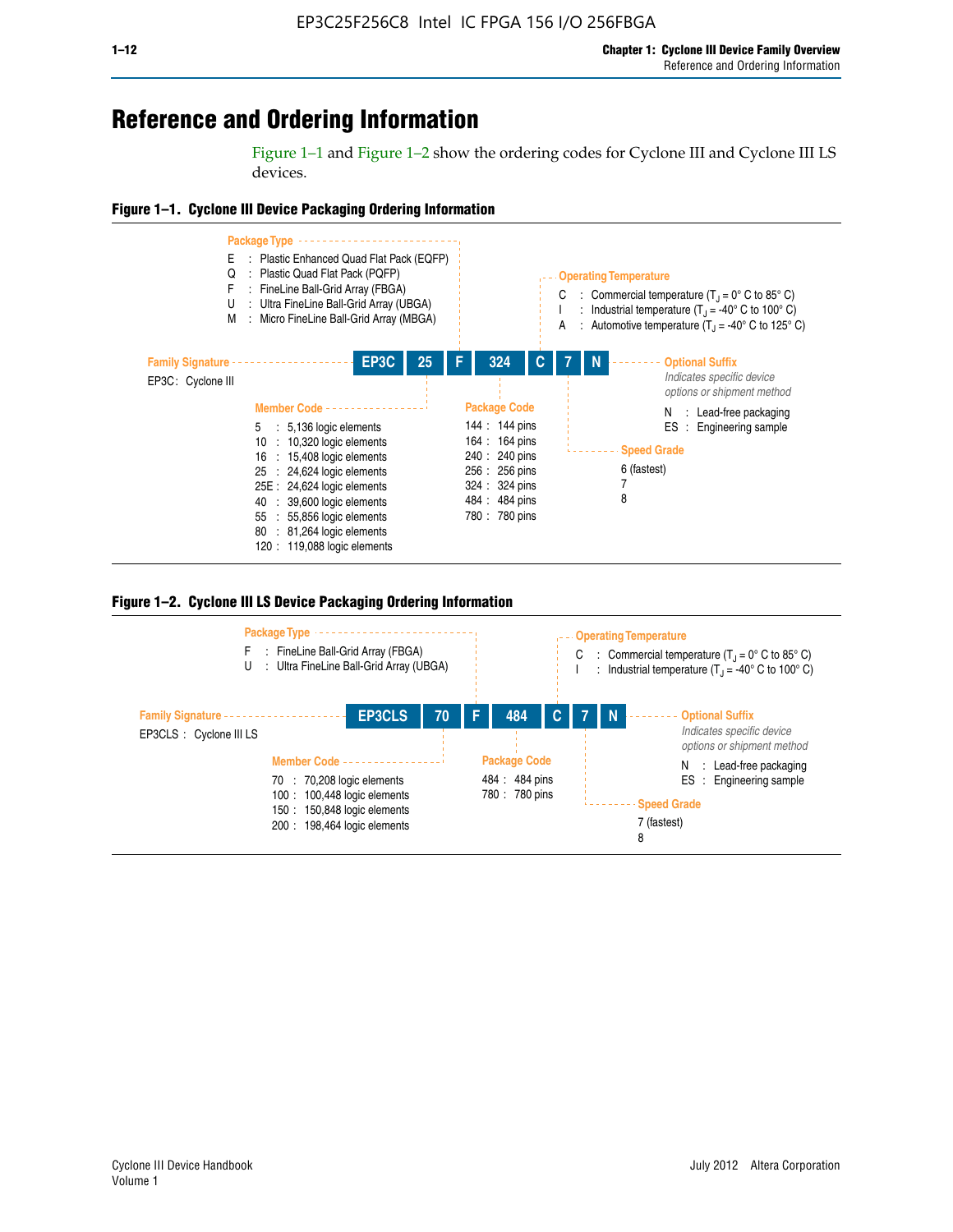# **Document Revision History**

Table 1–7 lists the revision history for this document.

| Table 1-7. Document Revision History |
|--------------------------------------|
|--------------------------------------|

| <b>Date</b>      | <b>Version</b> | <b>Changes</b>                                                                                                                                                                                                                                                                                                                                                                          |
|------------------|----------------|-----------------------------------------------------------------------------------------------------------------------------------------------------------------------------------------------------------------------------------------------------------------------------------------------------------------------------------------------------------------------------------------|
| <b>July 2012</b> | 2.4            | Updated 484 pin package code in Figure 1-1.                                                                                                                                                                                                                                                                                                                                             |
|                  |                | ■ Updated Table $1-1$ and Table $1-2$ .                                                                                                                                                                                                                                                                                                                                                 |
| December 2011    | 2.3            | ■ Updated Figure $1-1$ and Figure $1-2$ .                                                                                                                                                                                                                                                                                                                                               |
|                  |                | Updated hyperlinks.                                                                                                                                                                                                                                                                                                                                                                     |
|                  |                | Minor text edits.                                                                                                                                                                                                                                                                                                                                                                       |
| December 2009    | 2.2            | Minor text edits.                                                                                                                                                                                                                                                                                                                                                                       |
| <b>July 2009</b> | 2.1            | Minor edit to the hyperlinks.                                                                                                                                                                                                                                                                                                                                                           |
|                  |                | $\blacksquare$ Added Table 1-5.                                                                                                                                                                                                                                                                                                                                                         |
|                  |                | ■ Updated Table 1–1, Table 1–2, Table 1–3, and Table 1–4.                                                                                                                                                                                                                                                                                                                               |
| <b>June 2009</b> | 2.0            | • Updated "Introduction", "Cyclone III Device Family Architecture", "Embedded Multipliers<br>and Digital Signal Processing Support ", "Clock Networks and PLLs ", "I/O Features ",<br>"High-Speed Differential Interfaces ", "Auto-Calibrating External Memory Interfaces",<br>"Quartus II Software Support", "Configuration ", and "Design Security (Cyclone III LS<br>Devices Only)". |
|                  |                | Removed "Referenced Document" section.                                                                                                                                                                                                                                                                                                                                                  |
|                  |                | • Updated "Increased System Integration" section.                                                                                                                                                                                                                                                                                                                                       |
| October 2008     | 1.3            | Updated "Memory Blocks" section.                                                                                                                                                                                                                                                                                                                                                        |
|                  |                | • Updated chapter to new template.                                                                                                                                                                                                                                                                                                                                                      |
|                  |                | Added 164-pin Micro FineLine Ball-Grid Array (MBGA) details to Table 1-2, Table 1-3 and<br>Table $1-4$ .                                                                                                                                                                                                                                                                                |
| May 2008         | 1.2            | $\blacksquare$ Updated Figure 1-2 with automotive temperature information.                                                                                                                                                                                                                                                                                                              |
|                  |                | • Updated "Increased System Integration" section, Table 1-6, and "High-Speed Differential<br>Interfaces" section with BLVDS information.                                                                                                                                                                                                                                                |
|                  |                | Removed the text "Spansion" in "Increased System.                                                                                                                                                                                                                                                                                                                                       |
|                  |                | Integration" and "Configuration" sections.                                                                                                                                                                                                                                                                                                                                              |
|                  |                | Removed trademark symbol from "MultiTrack" in "MultiTrack Interconnect".                                                                                                                                                                                                                                                                                                                |
| <b>July 2007</b> | 1.1            | Removed registered trademark symbol from "Simulink" and "MATLAB" from "Embedded<br>Multipliers and Digital.                                                                                                                                                                                                                                                                             |
|                  |                | Signal Processing Support" section.                                                                                                                                                                                                                                                                                                                                                     |
|                  |                | Added chapter TOC and "Referenced Documents" section.                                                                                                                                                                                                                                                                                                                                   |
| March 2007       | 1.0            | Initial release.                                                                                                                                                                                                                                                                                                                                                                        |